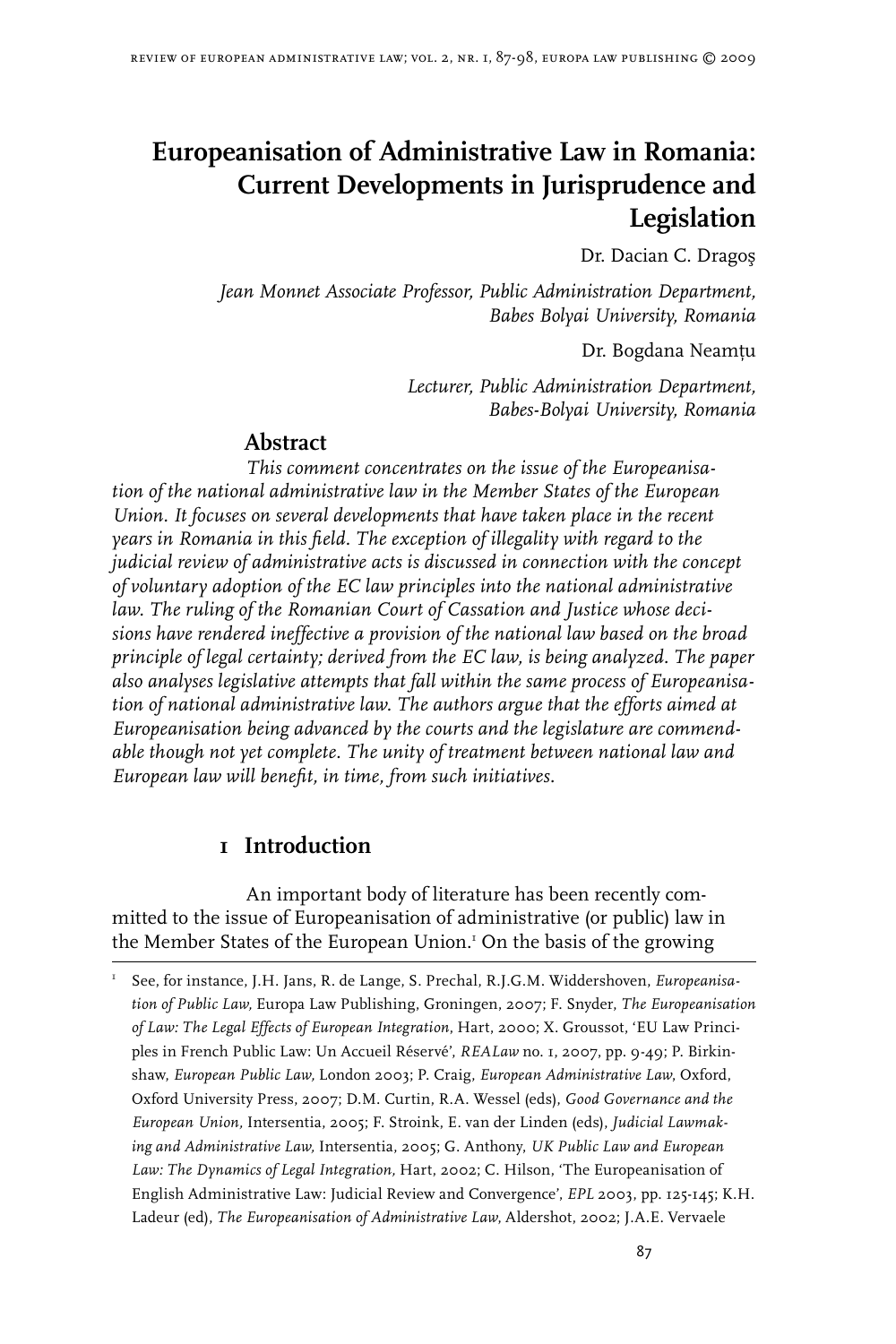expertise of national courts in applying EU law, older members of the EU have gradually experienced a noticeable influence of the European law and European law principles on the national legal order. Thus, the national administrative law is becoming Europeanised. This influence is perceptible not only in cases when European law is applied by the national courts, but has crossed over in cases involving purely internal matters.

The sources of Community law include not only written law, but also legal principles, which are derived from the treaties, the secondary legislation, and the jurisprudence of the ECJ. From the EC Treaty (Art. 288) it also emerges that the general principles that are common to the laws of the Member States are part of the legal principles of Community law.

In this context, the doctrine makes a distinction between the legislative or jurisprudential influence of EU law over national law when the courts and the administration implement Community law, on the one hand, and the *voluntary adoption* of Community law principles in national legal order, on the other hand. The latter is not directly determined by the application of Community law. It provides for a voluntary reception of principles developed by the European Court of Justice in purely internal matters, due to the fact that they are considered 'a worthwhile addition to the national law'.<sup>2</sup> Other terms that describe the same development include: *spill-over*, *cross-fertilisation, horizontal convergence.*

#### **2 Judicial Review of Administrative Decisions in Romania – Tradition, Challenges and Reform**

In Romania, the judicial review of administrative decisions is carried out by the ordinary courts – courts of first instance, tribunals, courts of appeal and the Highest Court of Cassation and Justice. From tribunals up, all courts have specialized sections (Units of Judges) for administrative and fiscal matters. In some cases, for reasons of internal organization,

(ed), *Administrative Law application and enforcement of Community Law in The Netherlands,*  Deventer/Boston, 1994; D. Obradovic, N. Lavranos (eds), *Interface between EU Law and National Law,* The Hogendorp Papers, Groningen 2007; K. Schiemann, 'The Application of General Principles of Community Law by English Courts', in M. Andenas, F. Jacobs (eds), *European Community Law in the English Courts*, Oxford 1998, pp. 137-148.

- Jans, de Lange, Prechal, Widdershoven, *supra 1*, p. 8.
- J.W.F. Allison, 'Transplantation and Cross-Fertilization', and M. Bell, 'Mechanisms for Cross-Fertilization of Administrative Law in Europe', in Beatson and Tridimas (eds), *New directions in European Public Law,* Hart 2000, pp. 169-182 and pp. 147-167; G. Anthony, 'Community Law and the Development of UK Administrative Law: Delimiting the Spill-Over Effect', *EPL* 1998, pp. 253-276; C. Harlow, 'Voices of Difference in a Plural Community', in Beaumont, Lyons and Walker (eds), *Convergence and Divergence in European Public Law,* Hart, 2002, pp. 199-224.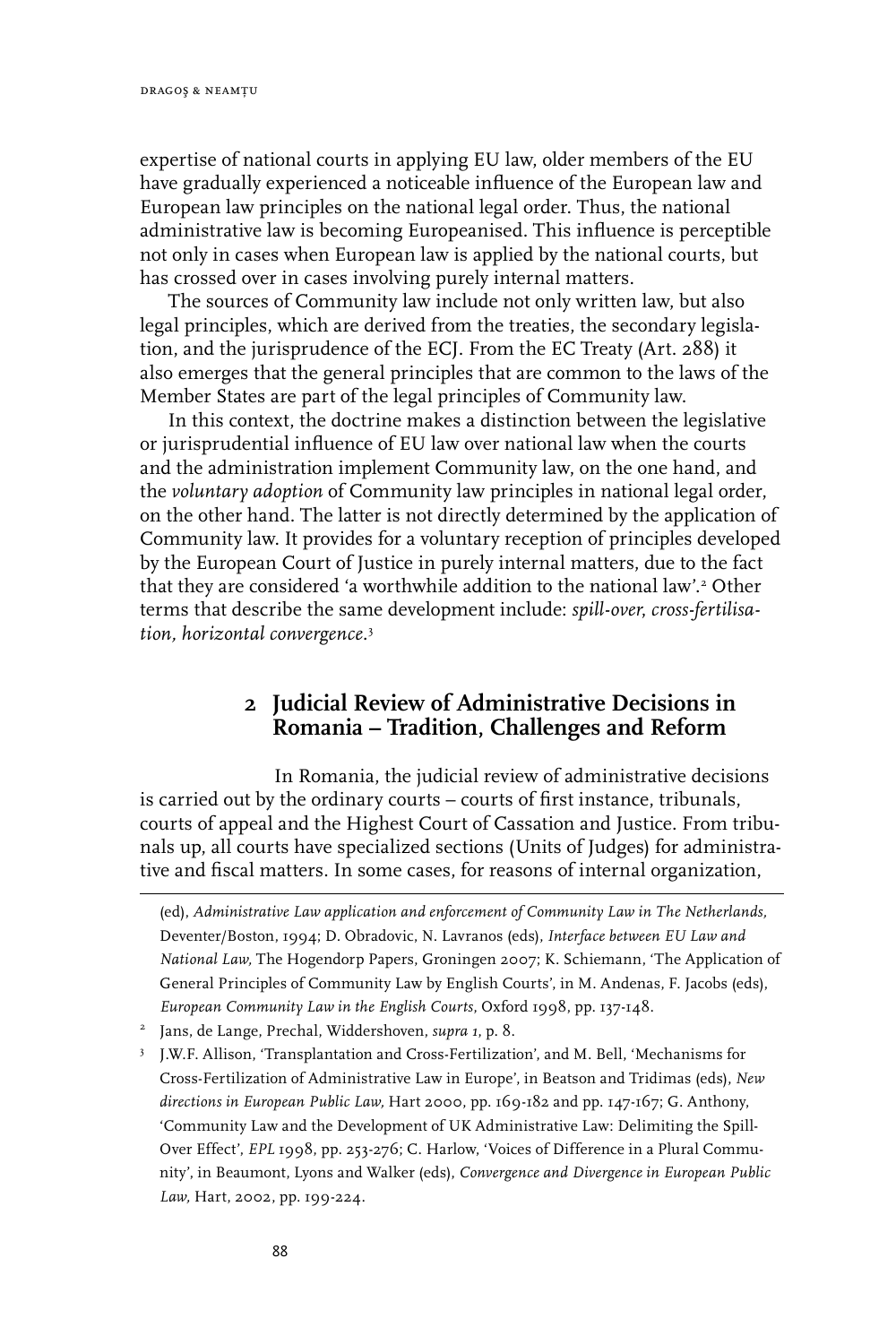these sections are joined with the civil sections or the commercial ones. First instance courts also judge administrative law cases, based on special regulations, but they are heard together with the rest of the cases, not separately like at the upper levels.

The judicial review of administrative decisions has had a long tradition in Romania, but at times there were challenges to overcome as well. Thus, despite a long tradition of judicial review (since 1864), between 1948 and 1965 the judicial review of administrative decisions was abolished, due to the communist conception that 'the state can do no wrong because it is the expression of the will of the working class', and also because the administrative organs were 'subordinated to the Great National Assembly, which oversees their activity, so there is no need for judicial review'. From 1965 to 1990, the judicial review was re-instated, and quite clearly regulated in 1967, but few cases were brought in front of the ordinary courts on the basis of these regulations, due to the control of the communist state.

One of the first laws adopted by the new Romanian Parliament after the regime change in 1989, even before a new Constitution was voted on, was the Law on Judicial Review of Administrative Acts no. 29/1990. It was a law inspired from the ones adopted in 1925 and 1967, but its application would prove to be more effective in the years following the collapse of the communist regime.

As was expected, the adoption of the Constitution in 1991 brought changes in the application of the Law 29/1990, which was interpreted from that moment on according to the principles provided by the fundamental law. For instance, the judicial review was opened up against administrative acts issued by any public authority, not only by administrative authorities as stated in the 1990 Law (Decision 97/1997 of the Constitutional Court<sup>4</sup>). The competence for the review remained at the level of ordinary courts, within which sections (Units of Judges) for administrative law cases were established.

At the time of the constitutional revision in 2003, the provisions regarding the judicial review were once more amended, in the sense that aggrieved persons could challenge a decision based either on their rights or their legitimate interests (Art. 52 of the Constitution).

Due to the fact that the law from 1990 was outdated and in need of revision, a new law; Law no.  $554/2004^5$  came into place in 2004. Further amendments were adopted in 2005, 2007 and 2008, on the account of the EC laws and recommendations, but also as a result of the decisions of the Constitutional Court. According to the 2004 law, administrative acts in general are subjected to the review of the ordinary courts, which perform this task in special Units of Judges specialized in administrative and fiscal contentions.

Decision published in the *Official Monitor* no. 210 /1997.

Published in the *Official Monitor* no. 1.154 of 7th December 2004.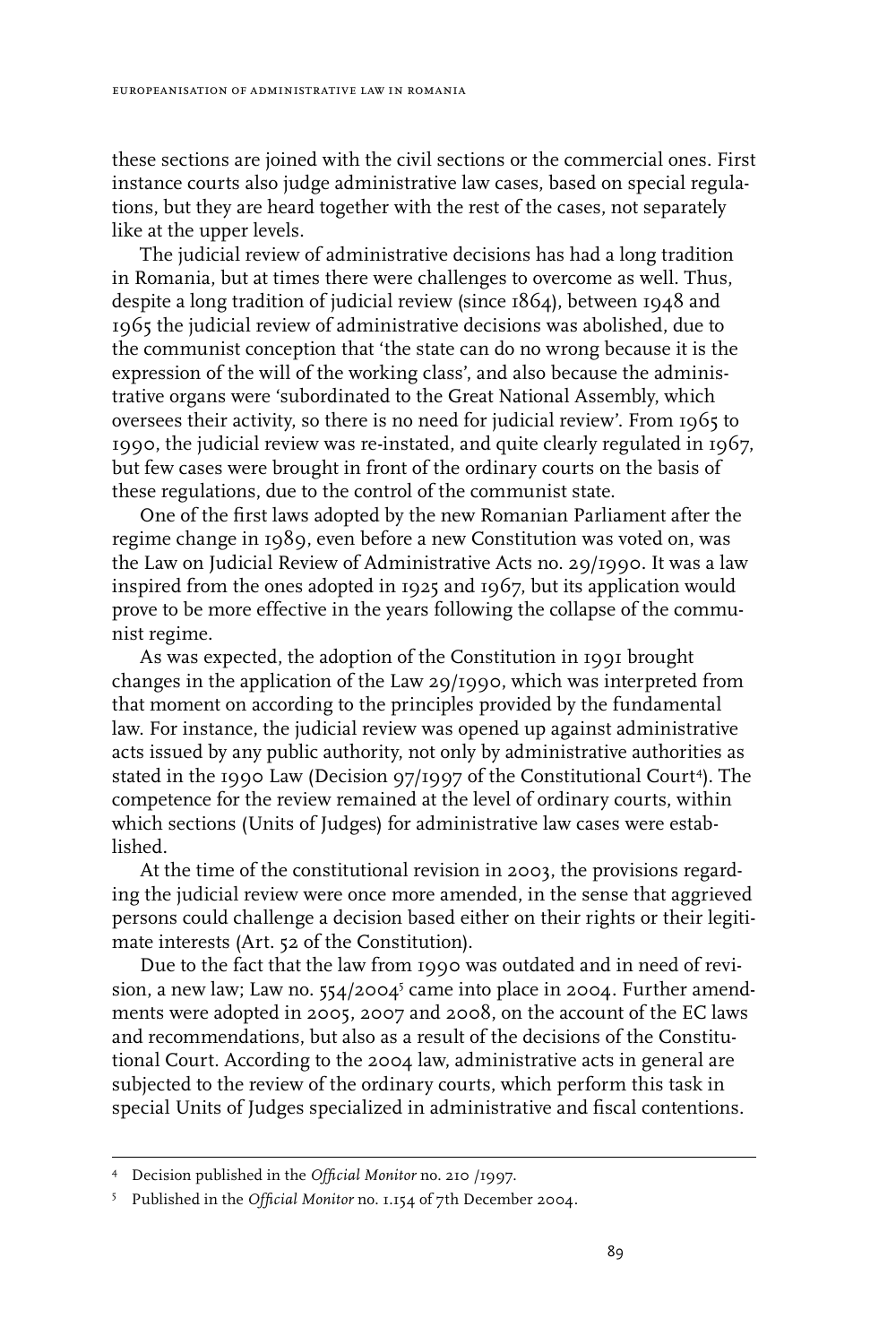Judicial review can only refer to administrative acts which have the nature of decisions (expression of public power that produces legal effects). This condition is meant to preclude actions against *administrative operations,* such as:

a) Interpretative acts (circulars, directives, guidelines), which in most cases are considered not to produce legal effects. When they do produce legal effects, review is possible due to the fact that they become in substance administrative acts.

b) Proceedings necessary for the adoption/issuance of administrative acts: consultations, proposals. They can be challenged only together with the act that they served.

c) Purely informative and declaratory acts – they have the role of acknowledging a fact, without any addition to the effects associated by the law to that fact. Evidently, such acts are reviewable with regard to their content and the reality of the facts established, but this is mostly done by the civil sections of the courts, and not by the administrative ones.

Before the new law was adopted in 2004, there were debates about the possibility to directly challenge a general decision, but now the legislation is clearer on this issue. Currently, all administrative acts, whether general or individual, are within the scope of the review by the courts. The difference lies in the deadline for taking them to court: *anytime* for general acts, and within *6 months* from notification, for individual acts and administrative contracts.

## **3 Europeanisation of Administrative Law in Romania**

#### 3.1 Introduction

In Romania, the general impression is that the Europeanisation of national public law is still in its infancy, due to the short time the Community law has been directly applied. Nevertheless, the courts are catching up with the harmonization of national legal rules when European Community law is applied, and go even beyond that and apply European law and principles to purely internal administrative matters. One of the first cases involved striking out provisions of the national law that imposed a tax for first-registration in Romania of cars bought within the EU.<sup>6</sup> It was done by a Tribunal (second-tier court), and confirmed by the higher courts in appeal.

The Tribunal of Arad City, Administrative Contentious Section, Case no. 2563 of 7 November 2007, followed by other decisions of the tribunals. The courts considered, among other aspects, the views expressed by the ECJ in *Commission* v. *Finland,* C-10/08.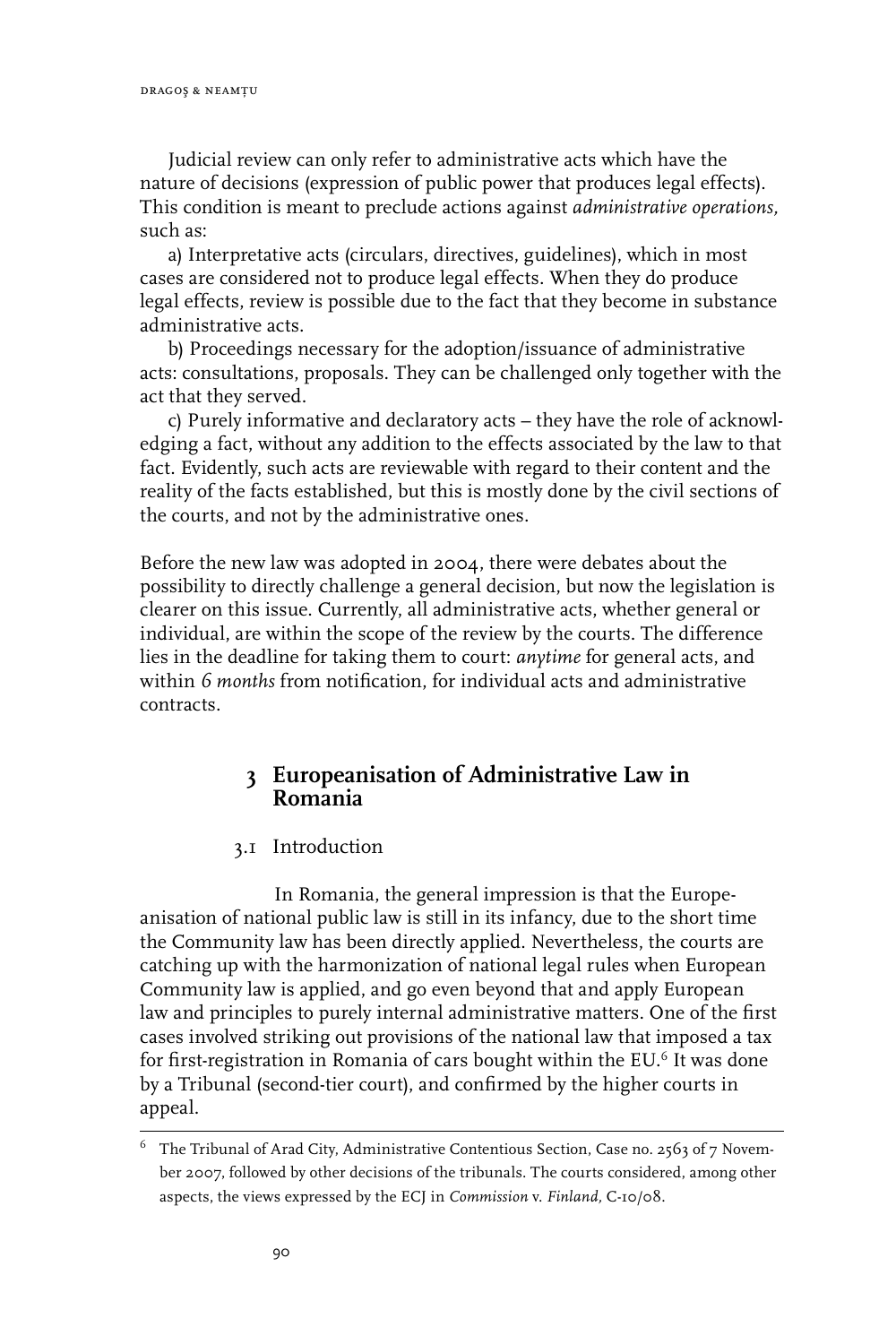In the next paragraphs, we will discuss how the Romanian Court of Cassation and Justice has managed to go further than just applying principles of EU law to cases involving EU law, which is common in the jurisdictions of the Member States, towards a voluntary adoption of Community law principles within the national administrative law, which is not so common.

- 3.2 Exception of Illegality and the Influence of European Law Principles
- 3.2.1 The Scope of the Exception of Illegality and its Saga in the Romanian Law

In comparative administrative law, the exception of illegality is being considered a means of defence against unlawful general acts, when there is no interest for their annulment, or where there is a time limit for their annulment and this time limit has expired.<sup>7</sup> This procedure, called also 'the plea of illegality', can be used, for instance, when during proceedings for the annulment of an individual act the applicant wishes to challenge a more general measure on which that particular decision is based.<sup>8</sup> In EU law, the plea of illegality<sup>9</sup> is also justified by the fact that regulations can be directly challenged only by the Member States and by Community institutions.

In Romania, the existence of a time limit for challenging *individual* decisions (6 months from the date of notification, maximum 1 year from the date of issuance), has prompted the legislature with the idea of providing for a corrective procedure, which is to be used when the time limit has expired. The reasoning for this was based on the imperative of upholding at any time the principle of legality.10 Thus, the 2004 law stated that an *exception of ille-*

See, for the French law, Ch. Debbasch, J.C. Ricci, *Contentieux administratif,* 7ème éd., Ed. Dalloz, Paris, 1999*,* p. 330.

 $8$  See, for EU law, A. Barav, 'The exception of Illegality in Community Law: A Critical Analysis', in *CMLRev* 366, 1974, p. 373; P. Craig, G. de Burca, *EU Law – text, cases and materials*, 3rd edition, 2003, Oxford University Press, p. 524; S. van Raepenbusch, *Droit institutionnel de l'Union et des Communautés européennes,* 3ème éd., De Boeck Université, Bruxelles, 2001, p. 572; T.C. Hartley, *The Foundations of European Community Law – an Introduction to the Constitutional and Administrative Law of the European Community,* 4th ed., Oxford University Press, 1998, p. 3401; J. Rideau, *Droit institutionnel de l'Union et des Communautés européennes,* 3ème éd., L.G.D.J., Paris, 1999, p. 749.

Article 241 of EC Treaty.

<sup>&</sup>lt;sup>10</sup> On the difficulty of the relation between legal certainty and legality, see S. Boissard, 'Comment garantir la stabilité des situations juridiques individuelles sans priver l'autorité administrative de tous moyens d'action et sans transiger sur le respect du principe de légalité? Le difficile dilemme du juge administrative', *Cahiers du Conseil Constitutionnel* no. 11, pp. 1-14, available at http://www.conseil-constitutionnel.fr/conseil-constitutionnel/fran-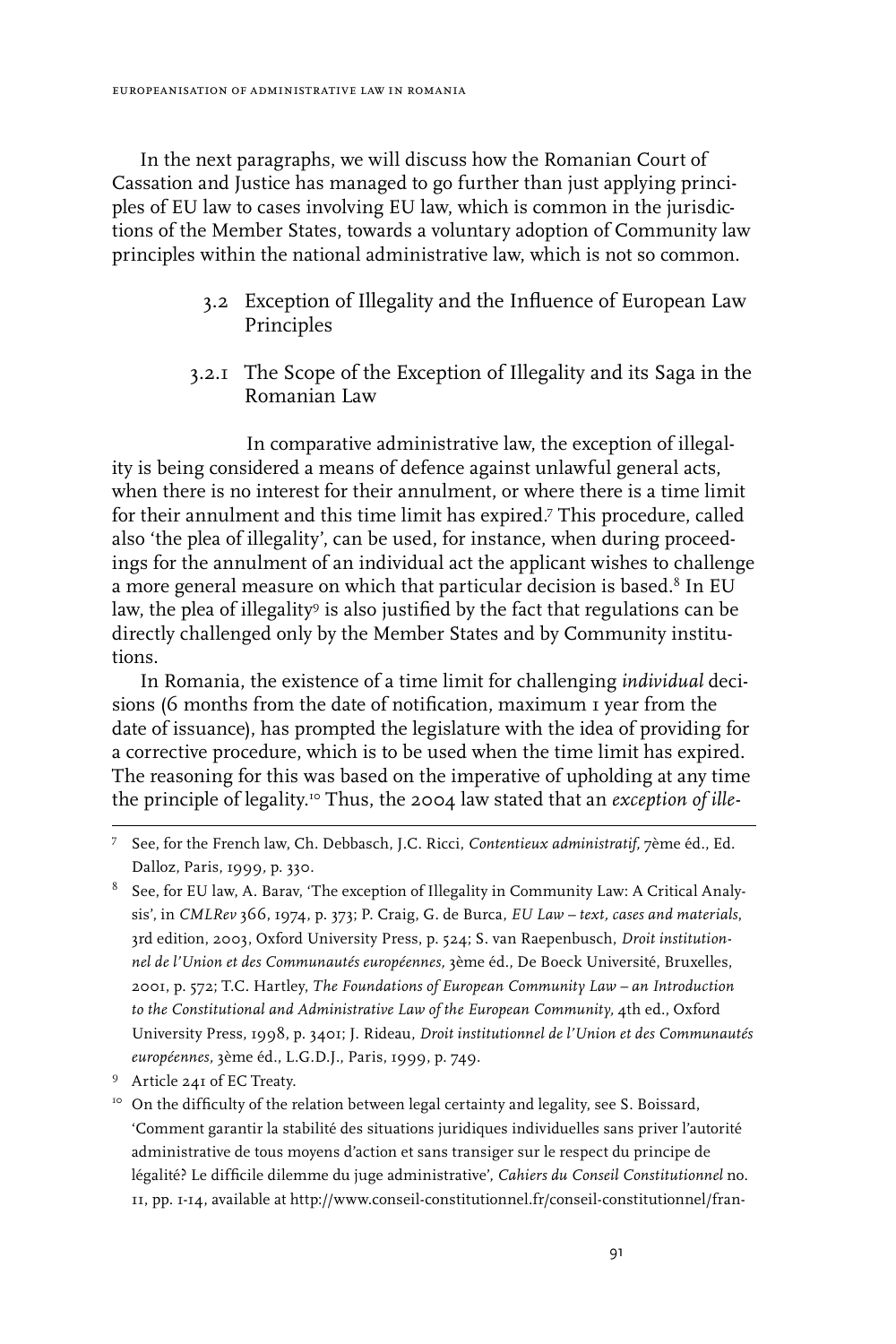*gality* can be invoked at *any time*, *even for administrative acts issued before the date of its entry into force*. This means that a 'Pandora's Box' has been opened, allowing courts to indirectly review and render ineffective individual acts that have been considered definitive for a long time.

The exception of illegality may be raised in any proceedings before the court, and empowers the judge to disregard the act at issue, as being unlawful, though without annulling it. This works for both *individual* and *general* acts. For individual acts, however, *the effect is similar with annulling the act,* because it renders that act ineffective for those to whom the act is addressed. This is why in the comparative law this institution is mostly limited to general decisions. Thus, in French administrative Law, which was the source of inspiration for the Romanian administrative Law over time, the exception of illegality is limited to general acts. It can be raised against general decisions, which are directly challengeable only for two months after publication, even after the expiration of the deadline.<sup>11</sup> In EU law, the exception is limited to regulations. In Romania, general acts can be challenged at any time, and thus the exception of illegality can also be raised at any time.

The provision that extended the scope of the exception to individual acts has raised strong criticism in the doctrine.<sup>12</sup> The consequence of the provision is that no matter the time limits set for challenging individual decisions, they have virtually no effect, being shadowed by the possibility to put the act into question indefinitely. Moreover, the principle of legal certainty is seriously infringed upon when individual acts are open for review indefinitely. Unfortunately, this principle is yet to be recognized in Romanian law. All these considered, the opinion in the doctrine was that the exception of illegality should be admissible only as long as the time limits for directly challenging the act have not expired, $13$  and by no means should it be accepted for acts issued before the new law has entered into force (2004).

Attempts from the jurisprudence to limit the applicability of this provision, by interpreting it in a restrictive manner,<sup>14</sup> have been rendered ineffective by the legislature, who revised the law in 2007; it currently states explicitly that no such interpretation is possible. This attempt on behalf of the court judges can be regarded as being in line with the principle of

cais/documentation-publications/cahiers-du-conseil/les-cahiers-du-conseil-constitutionnel.5069.html.

<sup>11</sup> Ch. Debbasch, J.C. Ricci, 1999, *supra 7*.

<sup>&</sup>lt;sup>12</sup> G. Bîrsan, B. Georgescu, 'Excepția de nelegalitate în reglementarea Legii nr. 554/2004', in *Curierul Judiciar* no. 11/2007, p. 57; E. Albu, 'Neconstitutionalitatea Legii nr. 262/2007 pentru modificarea si completarea Legii contenciosului administrativ', in *Curierul judiciar* no. 9/2007, p. 45; D. C. Dragos, *Legea contenciosului administrativ comentata,* Bucuresti, C. H. Beck, 2005, p. 160.

<sup>13</sup> D.C. Dragos, 2005, *supra 11.*

<sup>14</sup> The Highest Court of Cassation and Justice, decision no. 5455/2005, in *Jurisprudenta ICCJ*, 2005, p. 15.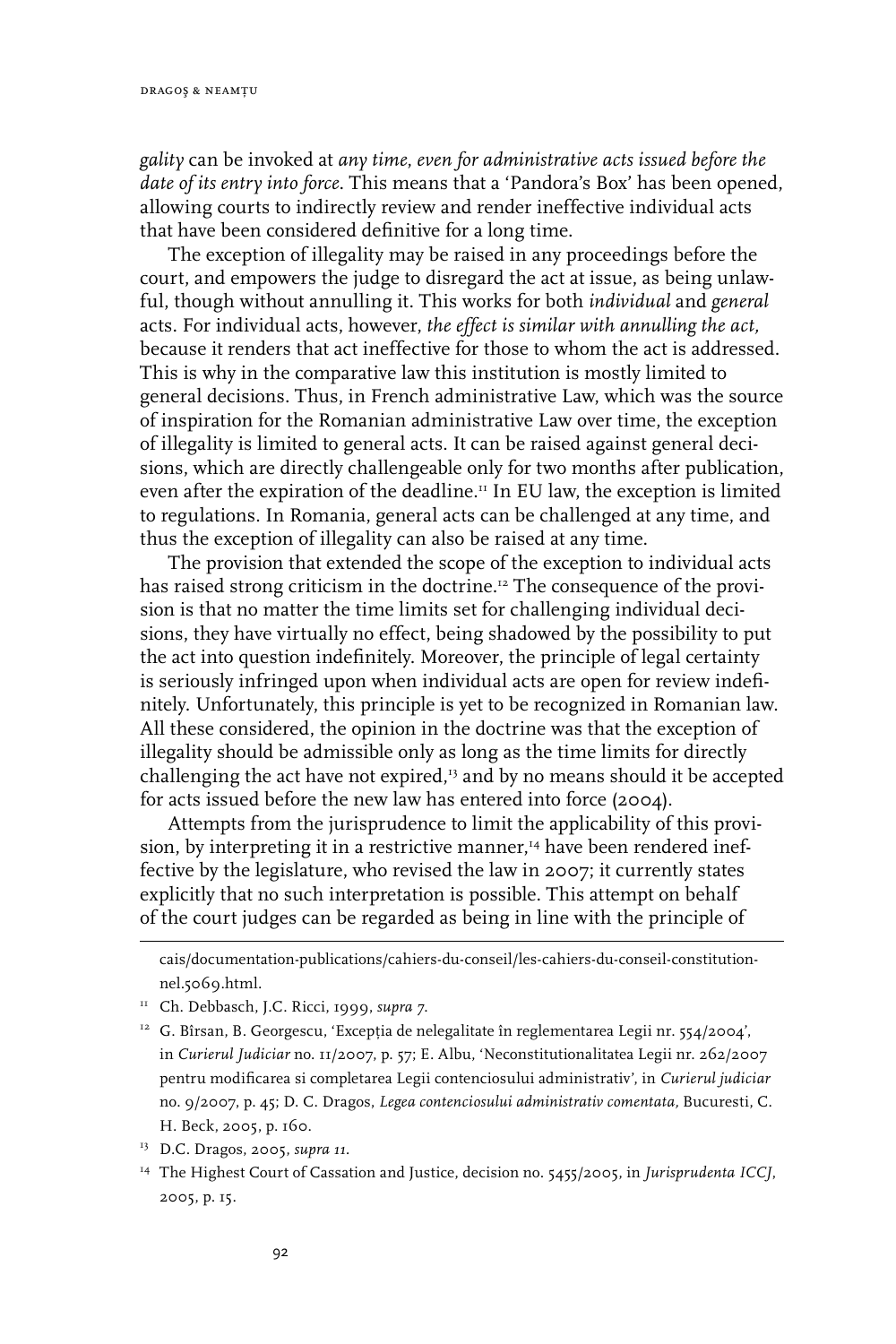*consistent interpretation*, which empowers national judges to correct written national law according to the European law and principles (Case 80/86 *Kolpinghuis*).15

#### 3.2.2 Voluntary Europeanisation and the Principle of Legal **Certainty**

Recently, the Highest Court of Cassation and Justice, the Administrative Law Section, took the matter into its own hands, deciding not to apply the aforementioned provision to acts issued before 2004. The obligation for national courts to apply *ex officio* the Community law is a constancy of the doctrine and jurisprudence of the ECJ and of the courts in the Member States,<sup>16</sup> and was therefore considered by the Romanian court as well.

The reasoning behind the decision was constructed around the principle of *legal certainty*, which has been promoted by the European Court of Justice and by the European Court of Human Rights. The principle reflects the 'ultimate necessity of clarity, stability and intelligibility of the law'; it is an 'umbrella concept' which encompasses principles like legitimate expectations, acquired rights and non-retroactivity, $^{\scriptscriptstyle 17}$  but also transparency. $^{\scriptscriptstyle 18}$ 

It should be noted that the courts from Member states usually refuse to apply the principles of Community law in purely internal matters. When they do apply these principles, they do it by renouncing the '*réserve de nationalité*' concept.19 On the other hand, jurisdictions that have similar principles in national law tend to cover this refusal with the application of their own principles of law that fall under the EC 'umbrella' law principles (be they *legitimate expectations, non retroactivity,* or *acquired rights*).

In this context, it is the first time for Romanian courts to render ineffective a provision of a national law based on European principles of law (written or unwritten), without having a European legal instrument (directive, regulation or decision) as the object of the review. In other words, the cases regarded purely internal matters.

<sup>15</sup> See J.H. Jans, R. de Lange, S. Prechal, R.J.G.M. Widdershoven, *supra 1,* p. 105.

<sup>16</sup> See M. Eliantonio, 'The Application of EC Law *Ex Officio* – Some News From the Italian Administrative Courts', *REALaw*; vol. 1, nr. 2, 2008, pp. 101-111; J. Engström, 'National Courts' Obligation to Apply Community Law Ex Officio – The Court Showing new Respect for Party Autonomy and National Procedural Autonomy?' *REALaw*; vol. 1, nr. 2, 2008, pp. 67-89.

<sup>17</sup> X. Groussot, 2007, *supra 2,* p. 36*.*

<sup>&</sup>lt;sup>18</sup> S.Prechal, M. de Leeuw, 'Dimensions of Transparency: The Building Blocks for a New Legal Principle?' *REALaw* no. 1, 2008, p. 51.

<sup>19</sup> X. Groussot, 2007, *supra 2,* p. 35.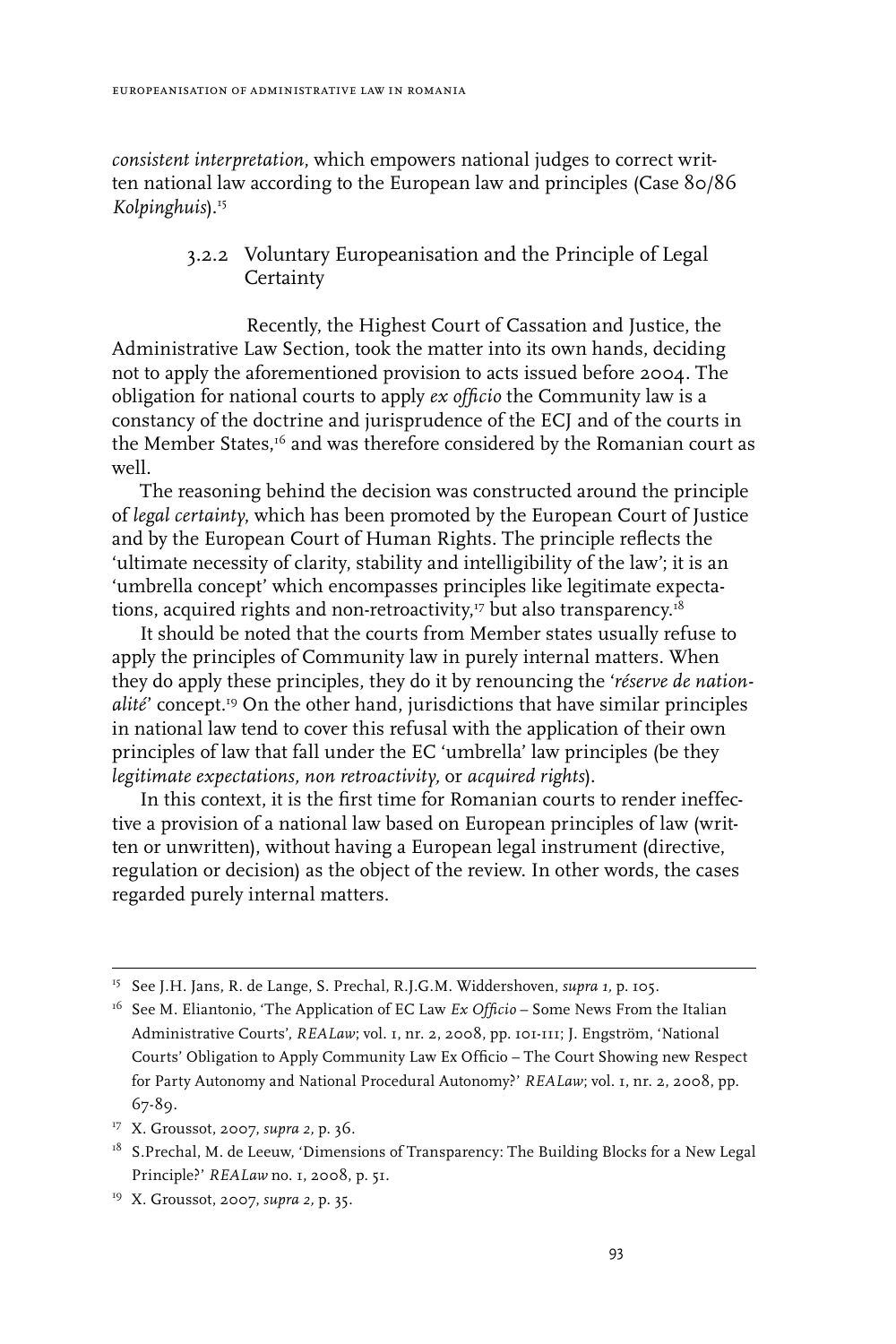The courts' refusal to apply Art. 4 par. 1 of the Law on Judicial Review has started with Decision no. 2547/2008<sup>20</sup> which was the first to 'break the ice'; it was then followed by other decisions with the same reasoning (Decision no. 2786/2008, Decision no. 2885/2008 $^{21}$ ) and then by a Common Opinion of the Judges from the Highest Court of Cassation and Justice, Administrative Law Section, which established the line of these decisions as being the practice of the Court.

Two arguments were brought out by the Court to endorse the blunt refusal to apply Art. 4 par. 1 of the Law to Judicial Review:

a) The first one was derived from the European Convention of Human Rights, which promotes the right to a fair process, and also the principle of legal certainty (ECHR, Decision 6/2007 *Beian* v. *Romania*), in the sense that decisions of the courts should be challenged within a time limit, and should not be open for review for an indefinite time (ECHR, Decision 28/1999 *Brumarescu* v. *Romania*). Based on this argument, and also taking into account that the national judge is the first judge of ECHR and has the obligation to assure the pre-eminence of the Convention against any national provision, without waiting for its abrogation (Decision 2/2007 *Dumitru Popescu* v. *Romania*), the Romanian Highest Court concluded that *definitive administrative acts* should be treated similarly to *irrevocable court decisions*. Moreover, the principle of legal certainty, though not regulated in our legislation, should apply to Romanian administrative law as well.

Two counter-points can be raised in regards to this reasoning:

- The comparative jurisprudence is of the opinion that principles of law can be used for interpreting the written law, not for striking out express, clear provisions of the law.
- The ECHR principles of law can be used in national law cases, in this case there was no human rights matter, but a regular administrative law matter (delimitation of public domain).

b) The second ground used to support this practice is derived from the European principles of legal certainty, upheld by the European Court of Justice – Decision *Netherlands – Vereniging Nationaal Overlegorgaan Sociale Werkvoorziening* (C-383/06), *Gemeente Rotterdam* v. *Minister van Sociale Zaken en Werkgelegenheid* (C-384/06), and *Sociaal Economische Samenwerking West-Brabant* v. *Algemene Directie voor de Arbeidsvoorziening* (C-385/06) – 'It is for the national court to ensure the full application of Community law by setting aside or, in so far as necessary, interpreting a national rule (…) which prevents such application. The national court may apply the Community law principles of legal certainty and the protection of legitimate expectations when assessing the conduct of both the recipient of the amounts lost and the administrative authority'.

<sup>&</sup>lt;sup>20</sup> Not published yet.

<sup>&</sup>lt;sup>21</sup> Not published yet.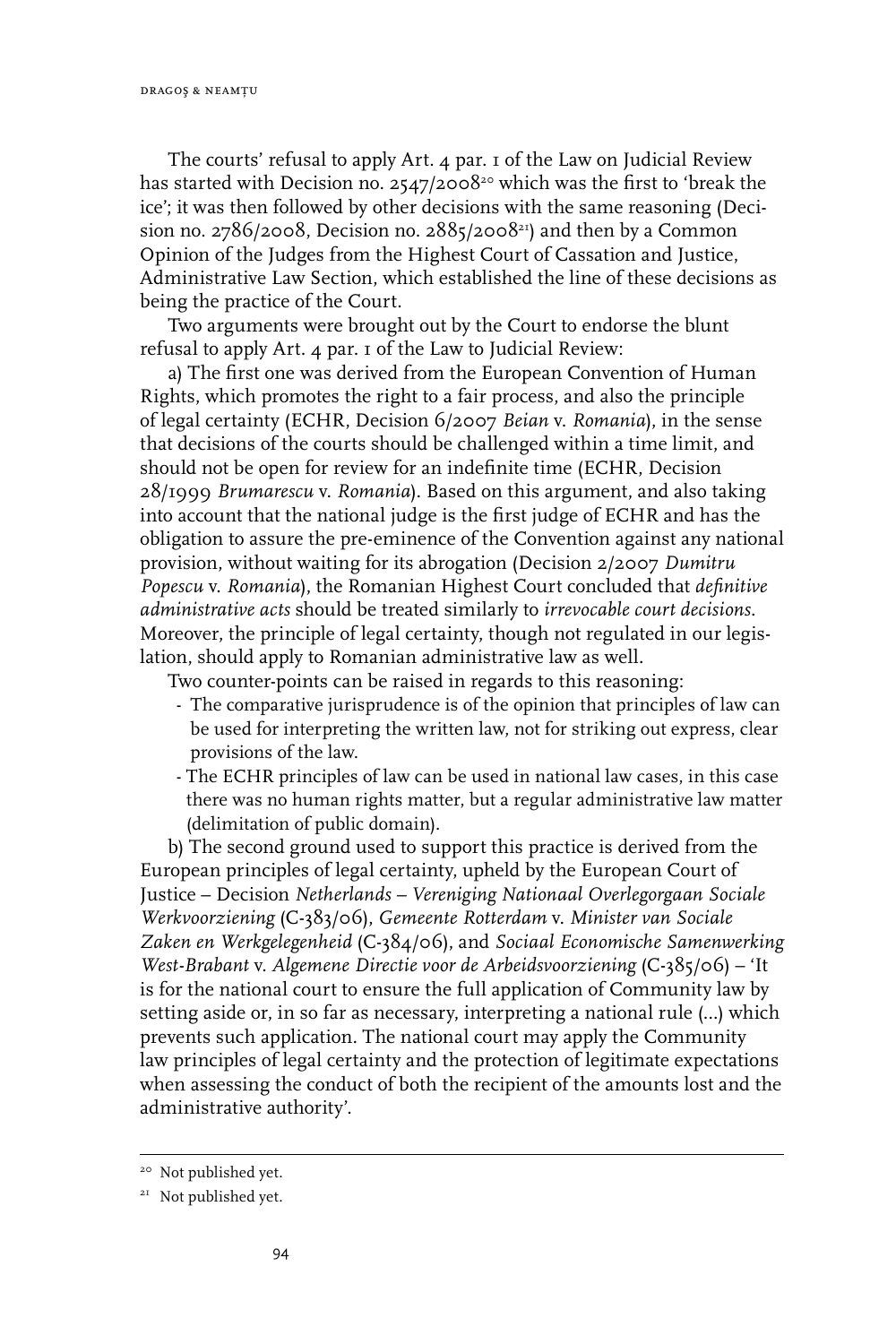It should be noted, also, that in the context of applying the Community Law, the exception of illegality is admissible only as long as the direct action is admissible, and the party should accept that the expiration of the deadline means that the decision is definitive (Decisions *Universitat Hamburg* C-216/82 pt. 5, *Eurotunnel and others* C-408/95, pt. 26, *Banks* C-390/98, pt. 109). The administrative acts that produce legal effects should be prevented from being called into question indefinitely (Decision AssiDoman Kraft).<sup>22</sup> As for the time limits established by the national law for challenging a decision, they were considered in line with the principle of effectiveness of national remedies, provided that they are reasonable (Case 33/76 *Rewe*). It has to be noted that the European law principles were invoked in a case where the court was not applying the European law. It was purely an internal matter.

The decisions of the Highest Court affirm for the first time in Romania the prevalence of European principles of law over national written provisions, in purely internal matters. The Court's commitment to the European principles of administrative law and the willingness to go forward and shape the national administrative law practice in accordance with such principles is commendable, considering the reluctance of other jurisdictions to do so explicitly. In France, for instance, the administrative judges do not explicitly recognize the existence of a general principle of legal certainty in purely internal matters, but they feel comfortable with other principles, such as acquired rights and non-retroactivity, which are somewhat part of the larger principle.<sup>23</sup>

In the case of Romania, the trend regarding the Europeanisation of the national administrative law discussed above has to be continued in order for a significant change to take place in this field. For instance, the court has solved only the problem of retroactivity, not the whole issue of the time-limit for raising the exception. Thus, presently, the exception can still be raised at any time, but only for acts issued after 2004, when the Law on judicial review has entered into force. Individual acts can be challenged indirectly, after the time limit for direct challenge has expired, which is also against the same principle of legal certainty. The court should go further and state that the exception can be raised only as long as the time limit for direct challenge has not expired, similarly with the EC law. In this way, the general acts could still be challenged, directly or by exception, at any time. Individual acts, on the other hand, benefit from the expiry of the deadline for review and are considered definitive.

#### 3.3 A Special Revision Procedure for Infringement of EC Law

Another matter subject to considerable debate regarding Europeanisation of national law concerns a proceeding before the Admin-

<sup>22</sup> Case C-310/97 P *Commission* v. *AssiDoman Kraft Products a.o.* [1999] ECR I-5363.

<sup>23</sup> See X. Groussot, *supra 2,* p. 37.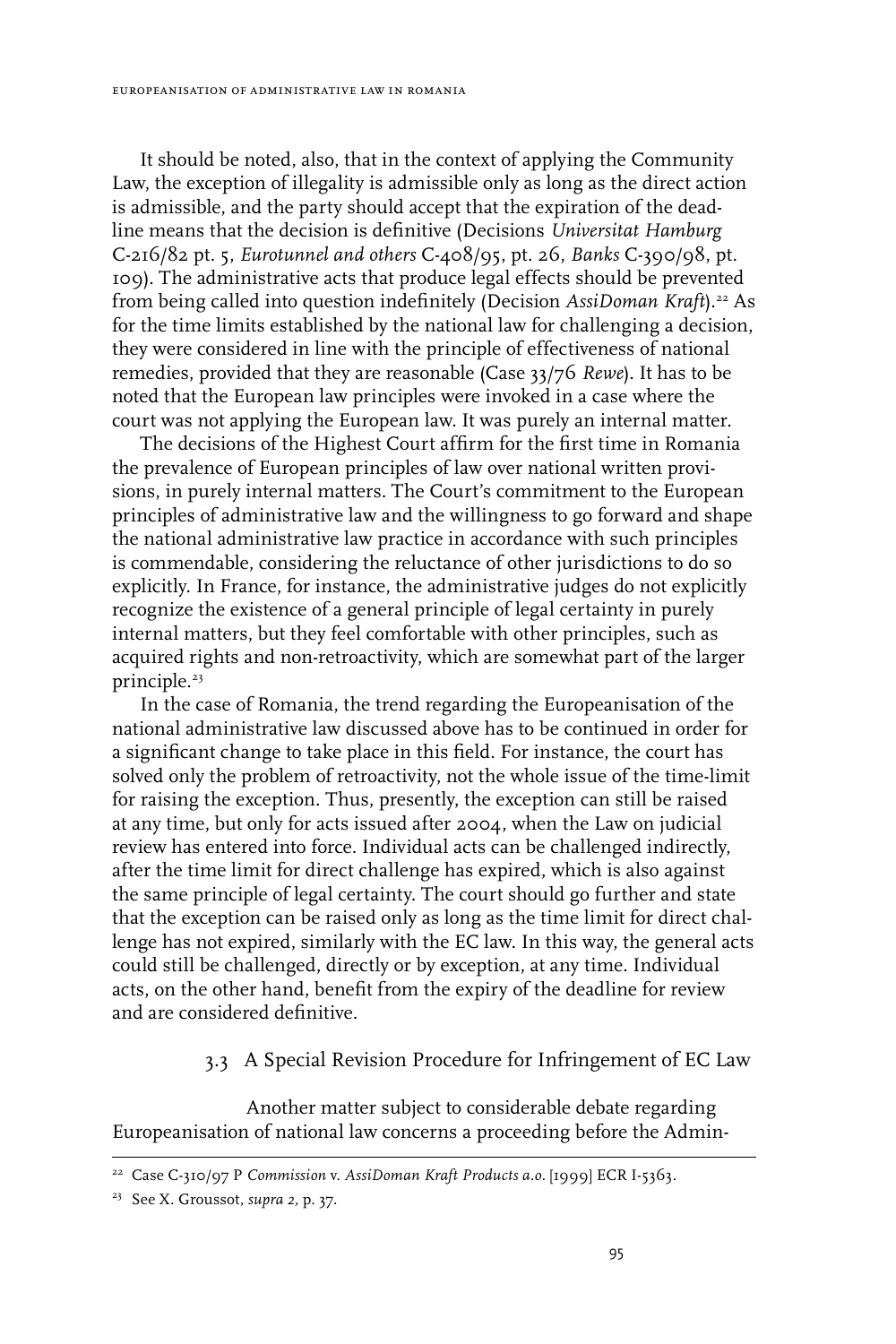istrative Court, instituted by law. In 2007, one amendment to the Law on Judicial Review, introduced a special *revision* procedure, on the grounds of infringement on the priority of EC law. Thus, after exhausting the appeal procedure against the first instance court's decision, the definitive and irrevocable judgment of the court can be challenged by *revision* (an extraordinary appeal procedure). The revision is based on non-observance and non-application of the EC law in first instance procedure or in appeal.

The reasoning behind such a provision is debatable as it entails the assumption that the first instance judge and the appeal judge have not considered (or they are unable to consider) the EC law when assessing the lawfulness of the administrative decision, which is profoundly incorrect. The lawfulness of an administrative decision is analyzed, after Romania joined European Union in 2007, also in reference to the European Community law, which became part of national law. It is an obligation, not an option for the judges. Any contrary supposition would just 'release' first instance and appeal judges of this obligation, transferring the burden of considering European law upon the judge hearing the case during the *revision* procedure. The European Community law and the jurisprudence of the European Court of Justice do not impose on national jurisdictions to regulate new stages of appeal, but to ensure the proper observance and effectiveness of EC law, using the mechanisms of the national law.

The autonomy of the national law tools for assuring the priority of the EC law, as long as they do not limit the effective implementation of EC law compared to the national law (equivalence principle), or do not make the effective exercise of rights based on EC law practically impossible (principle of practical possibility) is based on several cases judged by the ECJ (Case *Rewe-Zentralfinanz eG and Rewe-Zentral AG v. Landwirtskammer fur das Saarland;*24 Case *Sagulo, Brenca and Bakhouche;*25 Case *Von Colson and Kamman v.*  Land Nordrhein-Westfalen<sup>26</sup>).

New procedural tools (remedies), imposed by the ECJ jurisprudence on national courts, have the scope of assuring the effectiveness of the EC law when national systems do not offer such effectiveness or when it is insufficient (*Francovich* case law<sup>27</sup>). In the case at hand, no new remedies were set up. The judge in *revision* has at his disposal the same remedies provided for by the law for first instance and appeal judgments – annulment of the act, injunction, and compensation for damages. It is just, in fact, a new appeal procedure, judged this time with the proper consideration for the priority of the European law.

A constructive point may be based on the state liability jurisprudence. The ECJ has admitted that in cases of final judgments issued by the high-

<sup>24</sup> Case 33/76, [1976] ECR 1989.

<sup>&</sup>lt;sup>25</sup> Case 8/77, [1977] ECR 1495.

<sup>26</sup> Case 14/83, [1984] ECR 1891.

<sup>27</sup> Case C-6 and 9/90 *Frankovich and Bonifaci* v. *Italy* [1991] ECR I-5357.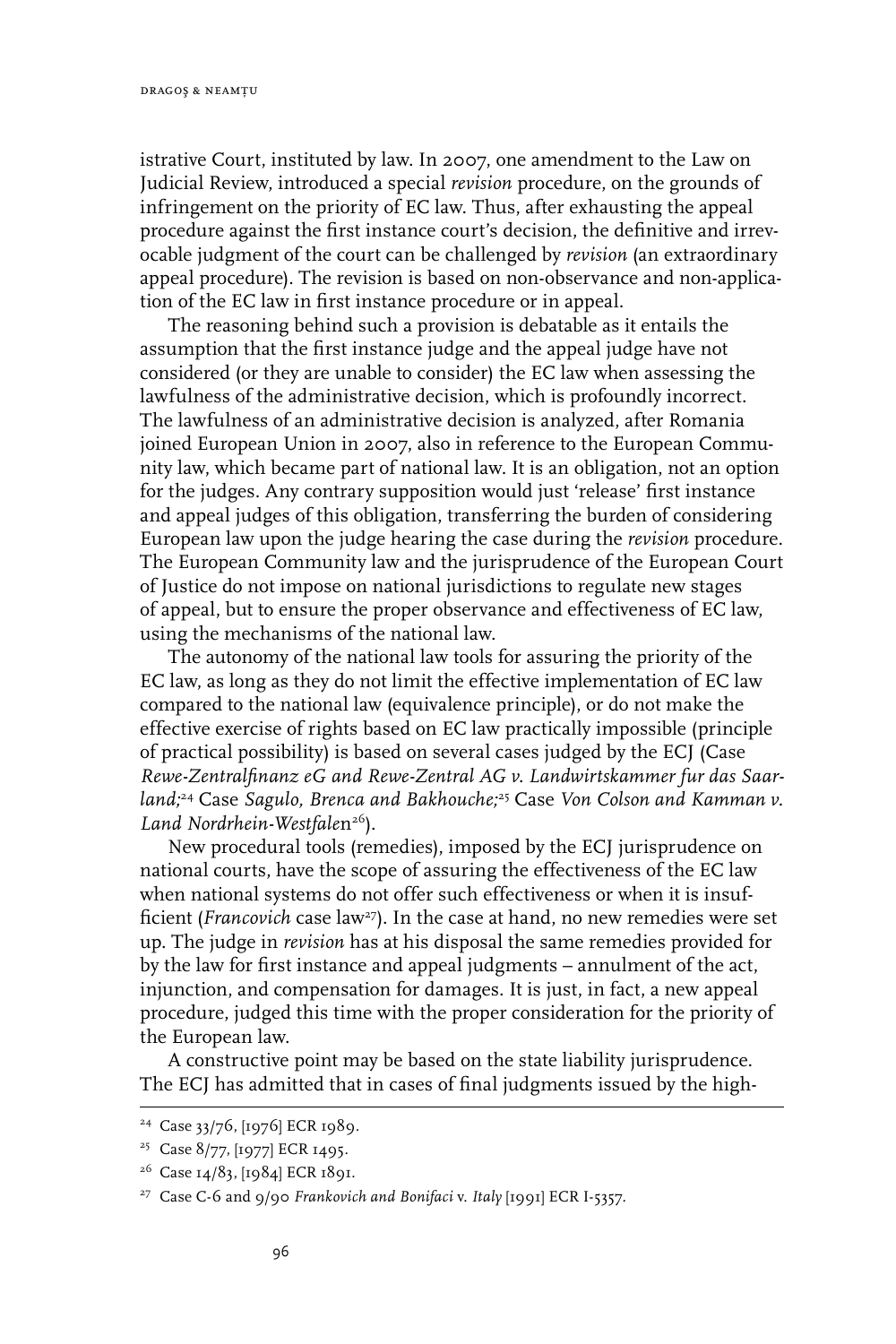est administrative courts which infringed European law, without making a reference to preliminary ruling, the state could be held liable for damages (Case C-224/01 *Köbler*). In light of this jurisprudence, the revision procedure could be considered another 'chance' to apply the EC law or make a preliminary ruling, offered to Romanian courts, in order to avoid such liability.

It also has to be mentioned that the jurisprudence *Kühne & Heitz* is not applicable for this case because it regards administrative bodies, not judicial bodies. In *Kühne and Heitz,*28 the European Court of Justice stated that *administrative bodies* can reopen a definitive decision in certain circumstances: a) national law permits such re-opening; b) the decision was challenged in court, and there is no judicial remedy to that court judgment; c) the court has applied EC law without a preliminary question being referred to the ECJ; d) the court judgment is contrary to a decision of the ECJ and, finally, e) the person interested complains to the administrative body immediately after becoming aware of that judgment of the court.<sup>29</sup>

It could be argued that the same rationale in *Kühne & Heitz* can be used for stating the need to re-open cases before the courts, after the ECJ has judged differently a matter that was already under review by the national courts. Consequently, instituting such a procedure would be another example of voluntary Europeanisation of the Romanian law. This argument does not hold water, for the reason that the *revision* as regulated in Romania law is to be filled within 15 days from the *judgment in appeal*, not within a deadline linked to a decision of the ECJ.

In conclusion, such a procedure could be acceptable as a *second tier appeal procedure,* useful for national law purposes, during which the administrative act is reviewed again by the courts, but it cannot be justified as being a genuine Europeanisation of the judicial review procedure, or as being absolutely necessary from this point of view.

A real Europeanisation of the administrative law procedure before courts would be an action to re-open judgments that are definitive under national law, within a time limit after a new jurisprudence of the ECJ has occurred. This would be admissible only when the national court has decided on the matter on the basis of the European law, with or without preliminary question.

A different solution would be to just adopt a provision in line with the *Kühne & Heitz* jurisprudence. Re-opening an administrative procedure in front of the public authorities would be followed, logically, by a new case in court.

<sup>28</sup> Case C-453/00 [2004] ECR I-837 and then Case C-392/04 and C-422/04 *i-21Germany GmbH and Arcor* AG& Co. Kg [2006] ECR I-8559.

<sup>&</sup>lt;sup>29</sup> See, for comments about this decision, J.H. Jans and B.A.T. Marseille, 'Competence remains competence? Reopening decisions that violate Community Law', *REALaw*, Vol. 0, nr. 1, 2007, p. 75-86; M. Ruffert, *'*The Stability of Administrative Decisions in the Light of EC Law: Refining the Case Law', in *REALaw,* vol. 1, nr. 2, pp. 127-135.